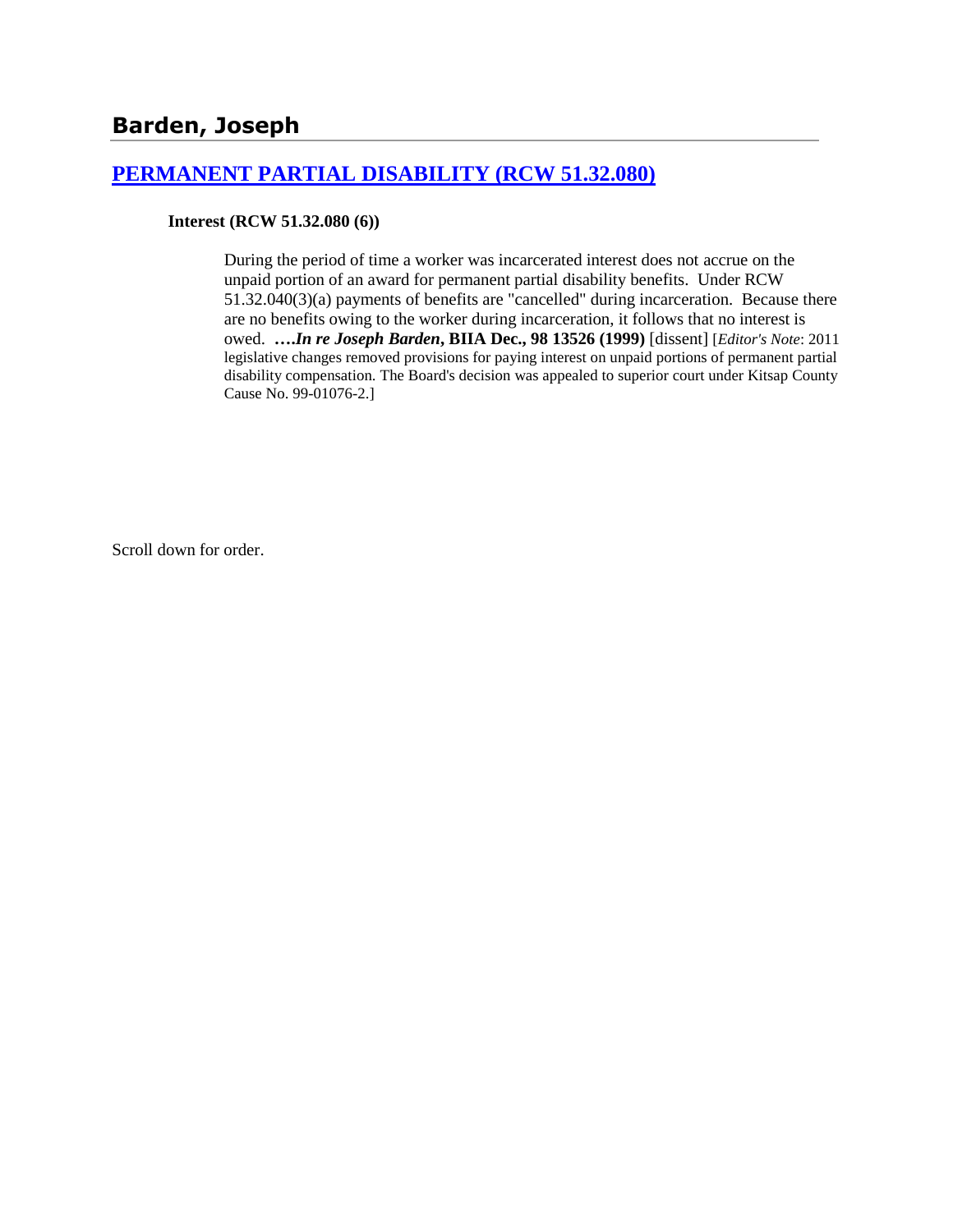# **BEFORE THE BOARD OF INDUSTRIAL INSURANCE APPEALS STATE OF WASHINGTON**

**)**

 **IN RE: JOSEPH F. BARDEN ) DOCKET NO. 98 13526**

**CLAIM NO. K-342386 ) DECISION AND ORDER** 

APPEARANCES:

Claimant, Joseph F. Barden, by Casey & Casey, P.S., per Gerald L. Casey and Carol L. Casey

Employer, Lamphere Contract Services, Inc., None

> Department of Labor and Industries, by The Office of the Attorney General, per Ken Lederman, Assistant

The claimant, Joseph F. Barden, filed an appeal with the Board of Industrial Insurance Appeals on April 27, 1998, from an order of the Department of Labor and Industries dated April 16, 1998. The order affirmed a Department order dated January 14, 1998, and a payment order dated February 13, 1998. **AFFIRMED.**

### **DECISION**

Pursuant to RCW 51.52.104 and RCW 51.52.106, this matter is before the Board for review and decision on a timely Petition for Review filed by the claimant to a Proposed Decision and Order issued on December 18, 1998, in which the order of the Department dated April 16, 1998, that affirmed Department orders dated January 14, 1998 and February 13, 1998, was affirmed.

 The Board has reviewed the evidentiary rulings in the record of proceedings and finds that no prejudicial error was committed and the rulings are affirmed.

At the outset, we agree with the result reached by the Proposed Decision and Order. We feel, however, that the reasons therefore need further clarification.

 There are two issues raised by Mr. Barden's Petition for Review. First, he contends that the Department erred in attempting to deduct a previously paid permanent partial disability award in its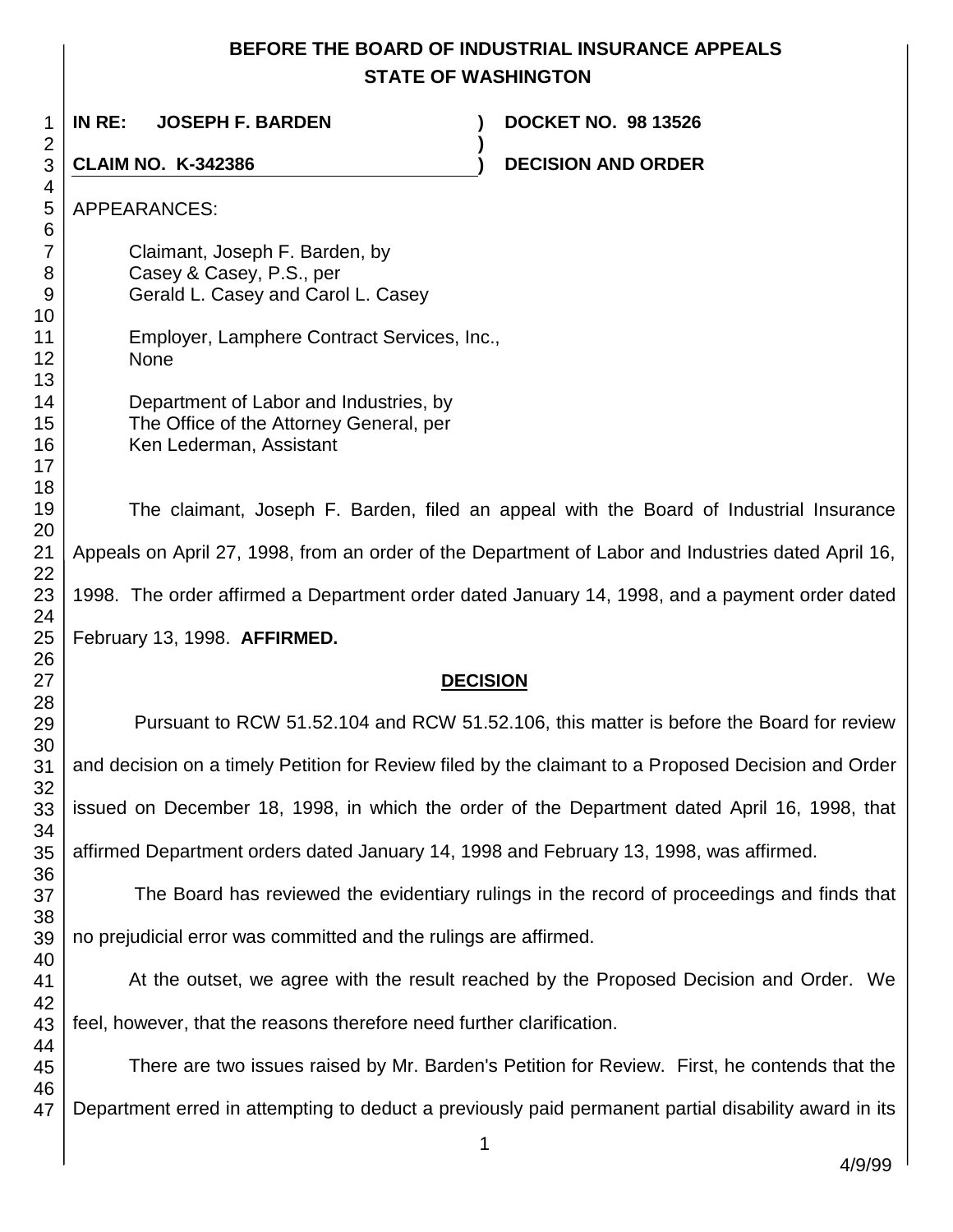January 14, 1998 order. Second, Mr. Barden contends that he is owed interest on the unpaid permanent partial disability award during the time he was incarcerated in prison. We will discuss these issues in order.

On November 20, 1992, the Department closed Mr. Barden's claim by awarding him a permanent partial disability award of \$44,280 for mental health, cervical and right upper extremity impairments. The order, however, did not specifically deduct for the permanent partial disability awards previously paid. On August 8, 1990, the Department had awarded and paid to Mr. Barden a permanent partial disability award of \$2,700 in this same claim for 5 percent of the amputation value of the right arm at or above the deltoid insertion or by disarticulation at the shoulder, less a previous award of \$163.35.<sup>1</sup> The November 20, 1992 Department order awarded Mr. Barden percent amputation value of the right arm, Category 3 for permanent cervical impairment, and Category 3 for permanent mental health impairment, in the total amount of \$44,280. In this order the Department failed to note or deduct the \$2,700 permanent partial disability award previously paid in 1990.

Mr. Barden was not paid the permanent partial disability award in 1992 because he was in prison. RCW 51.32.040(3). Upon his release from prison the Department issued a further order authorizing payment of the permanent partial disability. However, the January 14, 1998 order authorizing the payment to Mr. Barden included the language, "less previously paid permanent partial disability." Mr. Barden asserts that the Department cannot now add this language and deduct for the permanent partial disability paid in 1990 because the Department was bound by the

l

 

 Mr. Barden asserts that the parties did not stipulate to this amount actually being paid. However, the parties attached copies of all relevant orders to their factual stipulation, in particular the order of January 14, 1998, which specifies that the previous \$2,700 permanent partial disability award had been paid. This is a substantive stipulation and not jurisdictional. Further, Mr. Barden never alleged he had not received this amount.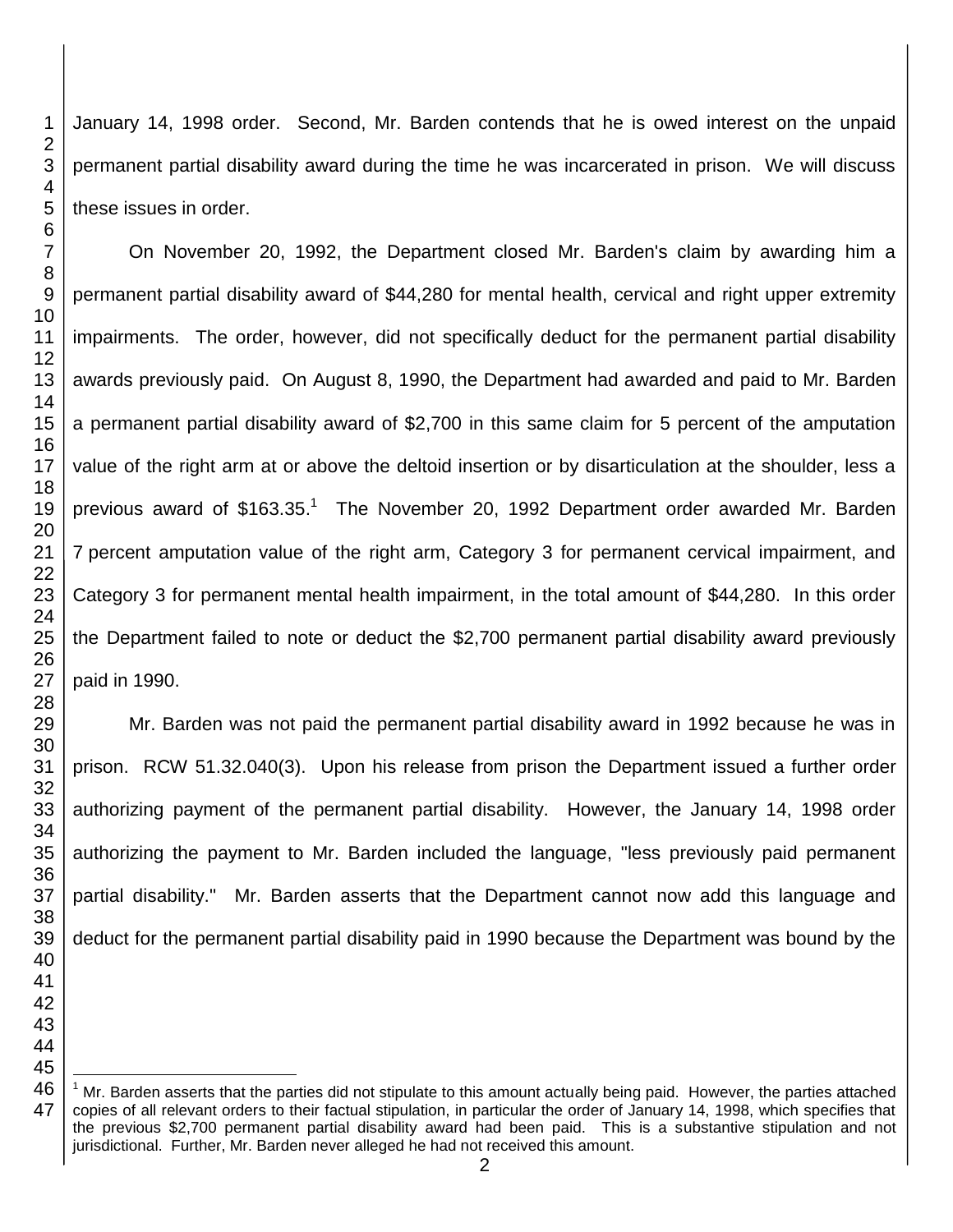determination of its earlier order. Mr. Barden cites RCW 51.32.240(1) as authority for his position. That section provides:

> Whenever any *payment* of benefits under this title is made because of clerical error, mistake of identity, innocent misrepresentation by or on behalf of the recipient thereof mistakenly acted upon, or any other circumstance of a similar nature, all not induced by fraud, the recipient thereof shall repay it and recoupment may be made from any future payments due to the recipient . . . The department . . . must make claim for such repayment or recoupment within one year of the making of any such payment or it will be deemed any claim therefor has been waived.

#### (Emphasis added.)

Based on the parties' Stipulated Facts and the argument of counsel, we assume that no money payments were made to Mr. Barden in November of 1992. By citing RCW 51.32.240(1), we assume that Mr. Barden would argue that the November 20, 1992 Department order was tantamount to or equivalent to a payment of benefits even though no money was actually dispersed. In other words, the Department order had the effect of binding the Department to an eventual payment of the entire \$44,280 without deducting the prior \$2,700. However, the November 20, 1992 order also withheld payment from Mr. Barden pursuant to the provisions of RCW 51.32.040. As Mr. Barden received no money from the Department as a result of the 1992 order, there has been no erroneous or mistaken payment. Further, the deduction for the 1990 permanent partial disability in the January 14, 1998 order cannot be said to be a recoupment of benefits paid. Reliance on RCW 51.32.240(1) is misplaced as there has been no "payment" made to Mr. Barden within the meaning of this statute.

Ultimately, it appears to us that Mr. Barden is attempting to hold the Department to the language of its November 20, 1992 order that failed to deduct for previously paid permanent partial disability. We do not need to reach the question of whether the provisions of the November 20, 1992 order have any binding effect in and of themselves as that order was not a final determination of the Department. That order did not become final because Mr. Barden protested the order on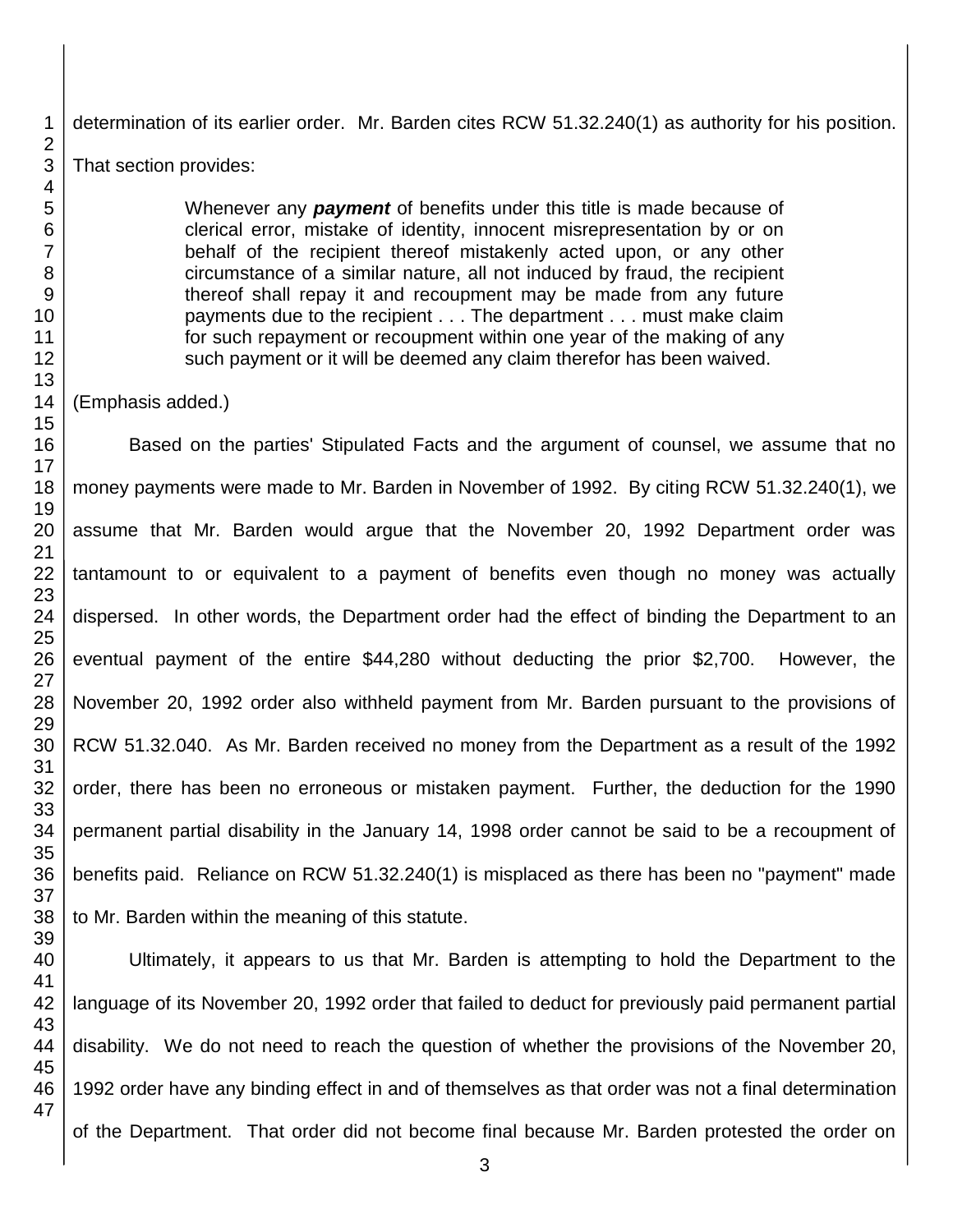December 7, 1992.<sup>2</sup> The parties' Stipulated Facts point out that the protest of December 7, 1992, was narrow in focus and did not object either to the amount of permanent partial disability awarded or the closure of the claim. However, once protested, the order of November 20, 1992, did not become final, thereby allowing the Department the latitude to address all issues addressed therein at a later date.

The Department did respond to Mr. Barden's protest by means of its January 14, 1998 order. At this juncture, the Department was free to add whatever additional provisions and language as authorized by law. That order reiterated the basis for the award of permanent partial disability, affirmed closure of the claim effective November 20, 1992, and provided a schedule of payments as requested by Mr. Barden in the December 7, 1992 protest. The Department specified that the permanent partial disability award to be paid in January of 1998 was to be paid "less prior awards."

Again, this was not an issue of recoupment as alleged by Mr. Barden, but rather an issue of accounting for monies already paid. The Department was not collecting back money, but simply ensuring that the full and proper benefit was paid and not more. We can envision no reasonable argument that could be made to require the Department to pay the \$44,280 awarded in 1992 without deducting or accounting for prior permanent partial disability awards made in the same claim.

We also note that the parties' Stipulated Facts specify that the August 8, 1990 order that authorized the payment of the \$2,700 permanent partial disability award was protested and was also not a final order. Thus, the Department was free to adjust or account for the money paid in

l The parties' Stipulated Facts also contains a copy for substantive purposes of the Department's order dated November 20, 1992. We note that order contains what the Department refers to as "appeal only" language. Under the authority of *In re Mildred Holzerland*, BIIA Dec., 15,729 (1965), we examined the Department's file to review this order. We found that there was an additional page of the November 20, 1992 order that was not provided as a part of the factual stipulation. That page of the order corrected and superseded the earlier order of September 2, 1992. This additional page of the November 20, 1992 order contained both protest language and appeal language. Either under the theory of *In re Santos Alonzo*, BIIA Dec., 56,833 (1981), which requires the Department to issue a further order upon protest, or upon the theory of In re *Donzella Gammon*, BIIA Dec., 70,041 (1985), which gives the Department the prerogative of considering a protest to an appealable only order, the order of November 20, 1992, did not become final.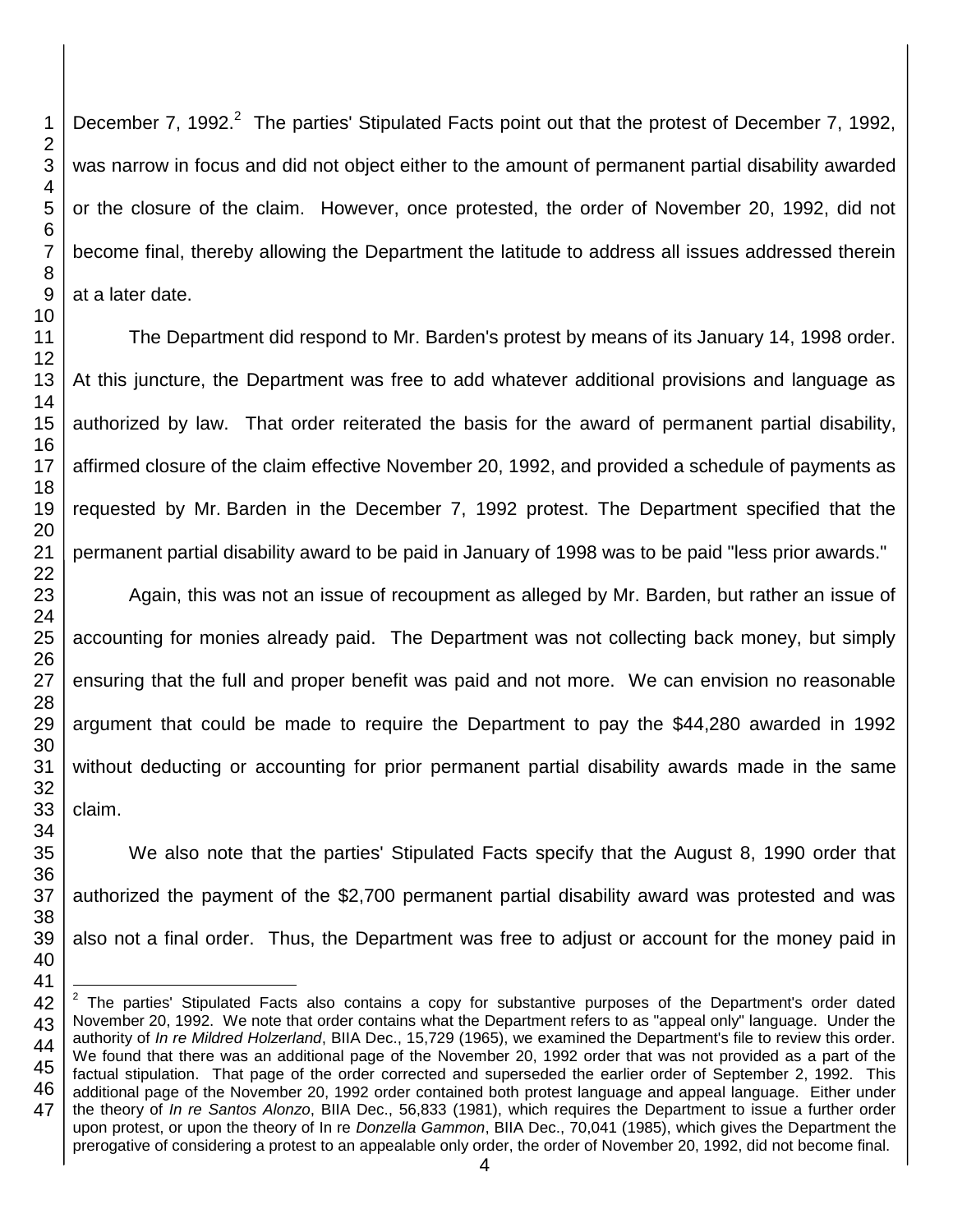any later order addressing permanent partial disability. This amount is really only an advance upon the award ultimately authorized by the orders of November 20, 1992 and January 14, 1998. A payment of permanent partial disability at a later date could be construed to include any advances or prior payments, even though such language might be omitted from the Department order. It strains analysis of the facts of this appeal to conclude the Department either made or authorized an erroneous payment or attempted an unauthorized collection.

There has been no reduction of the permanent partial disability authorized and owing to Mr. Barden. He is entitled to the full \$44,280, but not more than that. We note there has been no claim or assertion by Mr. Barden that his medical condition arising out of this claim warrants any greater award than the total authorized in both the orders of November 20, 1992 and January 14, 1998. Payment "less prior award" works no hardship upon him.

We turn now to Mr. Barden's assertion that he is entitled to interest on the "cancelled" permanent partial disability award while he was incarcerated. The statute authorizing interest on payments of permanent partial disability is RCW 51.32.080(6). That section provides that when a large sum of permanent partial disability is spread over a period of time, interest will be paid on the unpaid amounts at the rate of 8 percent commencing with the second monthly payment. After Mr. Barden was released from prison, the Department commenced payment of the permanent partial disability award. Mr. Barden contends, however, that he should have received interest on the entire amount of the permanent partial disability not paid to him during the time that he was confined in prison. He alleges at page 5 of the Petition for Review that there is no exemption in the payment of interest on unpaid permanent partial disability due to incarceration. While interest is not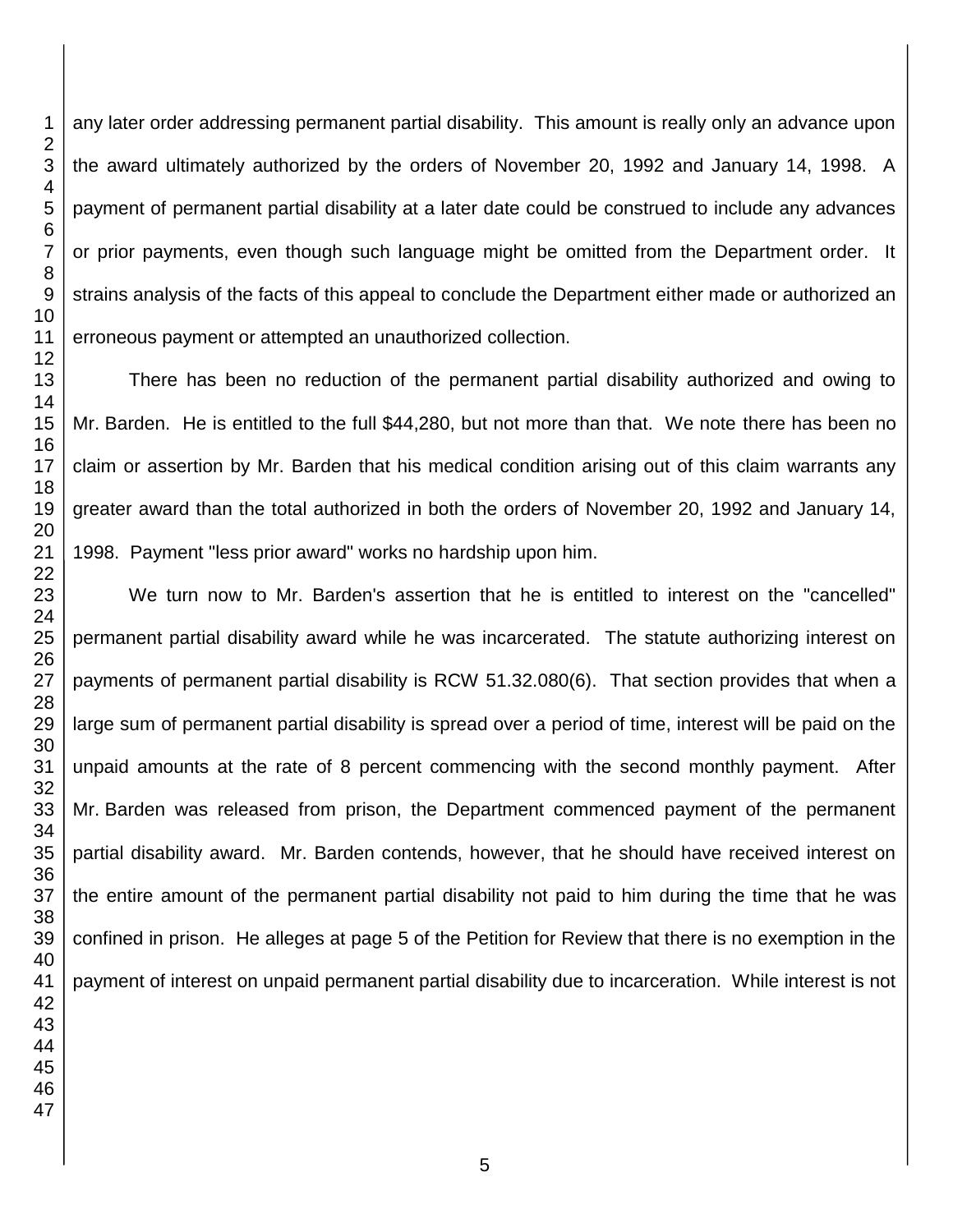specifically referred to in RCW 51.32.040(3)(a), this section does give the Department direction not to pay benefits during incarceration. RCW 51.32.040(3)(a) provides as follows:

> Any worker or beneficiary receiving benefits under this title who is subsequently confined in, or who subsequently becomes eligible for benefits under this title while confined in, any institution under conviction and sentence shall have all payments of the compensation *cancelled* during the period of confinement.

(Emphasis added.) The Department argues that the effect of canceling benefits under this section has the effect of suspending entitlement altogether, thus, creating a situation where there is no unpaid balance within the meaning of RCW 51.32.080(6). The question we face is what effect does the word "cancelled" have upon Mr. Barden's entitlement to benefits during the period he was incarcerated?

A general rule of statutory construction is that words used in statutes retain their ordinary meaning unless otherwise specified or indicated by the statute. *Gaylord v. Tacoma School Dist. No. 10*, 88 Wn.2d 286, 291 (1977); *Adams v. Department of Social & Health Services*, 38 Wn. App. 13, 16 (1984). *Webster's Third New International Dictionary* 325 (1986) defines cancelled in the following way: to destroy the force, effectiveness, or validity of: revoke, annul, invalidate. *Compare with* Black's Law Dictionary 206 (6<sup>th</sup> ed. 1990). Cancelled, as used in RCW 51.32.040(3)(a), means to revoke or invalidate (or destroy the validity) of any entitlement to benefits during the period of incarceration. We believe the plain meaning of the word and the statute indicates that Mr. Barden was not entitled to any benefits during his period of incarceration so that there was no payment owed to him.

The word "cancelled" we view as clear and unambiguous, indicating that there are no benefits owing to an incarcerated worker during the period of confinement. As there is no benefit owing it would not be consistent with the statute to create a right to interest on a nonexistent benefit. The worker can reassert the right to a benefit after incarceration, which Mr. Barden did in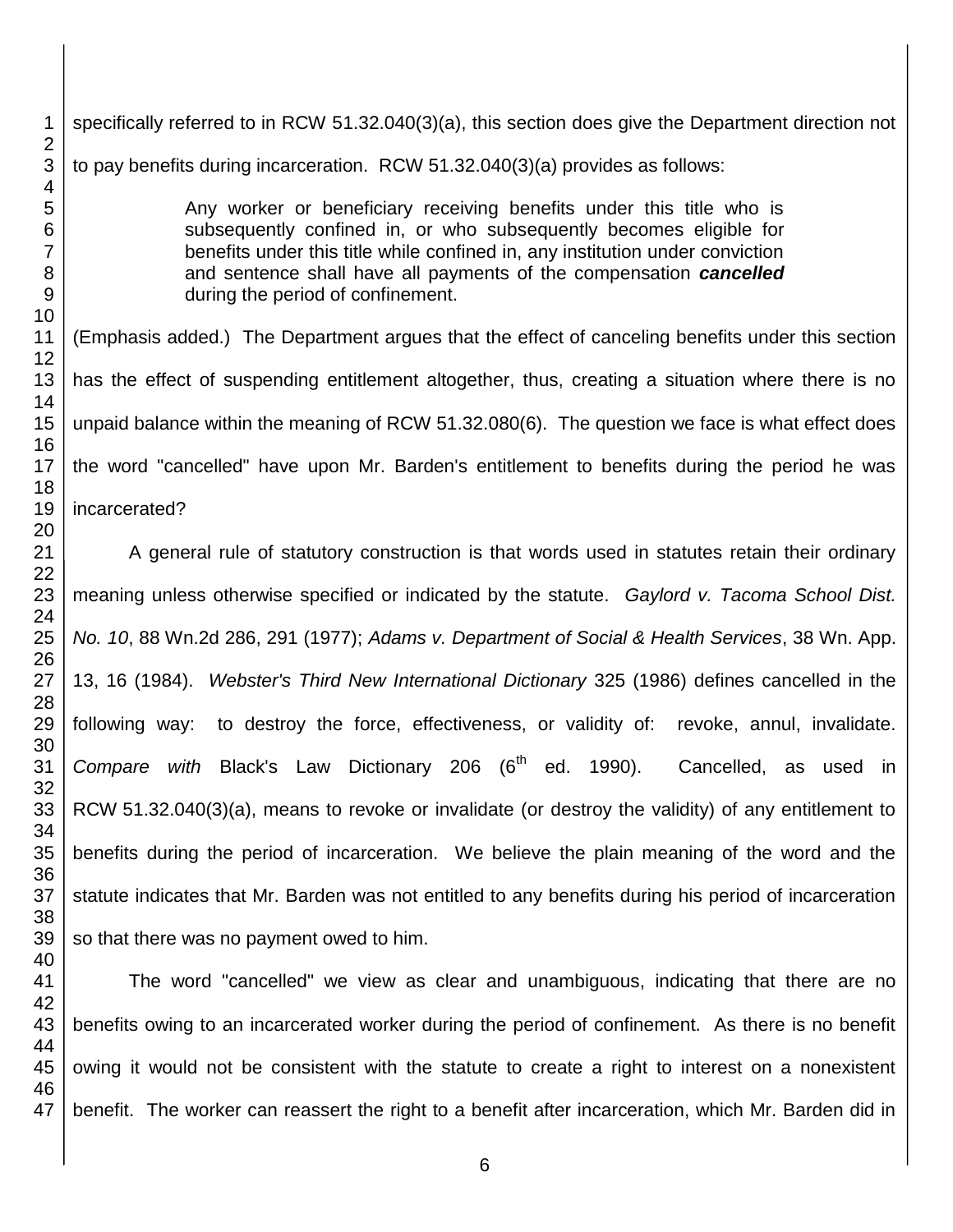the letter of notification by his counsel dated November 21, 1996. Clearly, upon the authorization of

payment subsequent to his incarceration, Mr. Barden would be entitled to interest on "unpaid

balances" as contemplated by RCW 51.32.080(6).

From the foregoing we enter the following findings of fact and conclusions of law.

## **FINDINGS OF FACT**

1. The claimant, Joseph F. Barden, sustained an injury in the course of his employment on November 12, 1986, and filed an application for benefits with the Department of Labor and Industries on December 1, 1986. On August 8, 1990, the Department issued an order closing the claim with no monetary award for a Category 1 cervical impairment, no monetary award for a Category 1 psychiatric disability, and paid \$2,700 for a permanent partial disability equal to 5 percent of the amputation value of the right arm at or above the deltoid insertion or by disarticulation at the shoulder, less a previous award of \$163.35. This order was timely protested by Mr. Barden. The Department entered a further order on September 2, 1992, again closing the claim effective that date with time loss compensation as paid to September 1, 1992, without further award for time loss compensation or for additional permanent partial disability.

Mr. Barden protested the Department's September 2, 1992 order. The Department then entered an order on November 20, 1992, that closed the claim with permanent partial disability awards for a Category 3 mental health impairment, a Category 3 cervical impairment, and a permanent partial disability award equal to 7 percent of the amputation value of the right upper extremity, in the total amount of \$44,280 and noted that the award would be held until Mr. Barden was no longer confined in any institution under conviction and sentence and so notified the Department. Mr. Barden protested the November 20, 1992 order on December 7, 1992.

On January 14, 1998, the Department issued an order for payment of the permanent partial disability awards pursuant to its order of November 20, 1992, or a total award of \$44,280, less the previously paid \$2,700 to be paid with an initial lump sum payment of \$4,674.75 with a balance of \$36,905.25 to be paid at \$1,130.33 per month plus 8 percent interest per annum. Mr. Barden timely protested that order.

On February 13, 1998, the Department issued an order paying the balance of the scheduled award in the amount of \$36,905.25. Mr. Barden protested that order and on March 3, 1998, the Department affirmed its order dated February 13, 1998. Mr. Barden appealed that order and the Department subsequently held the March 3, 1998 order in abeyance by Department order dated April 13, 1998.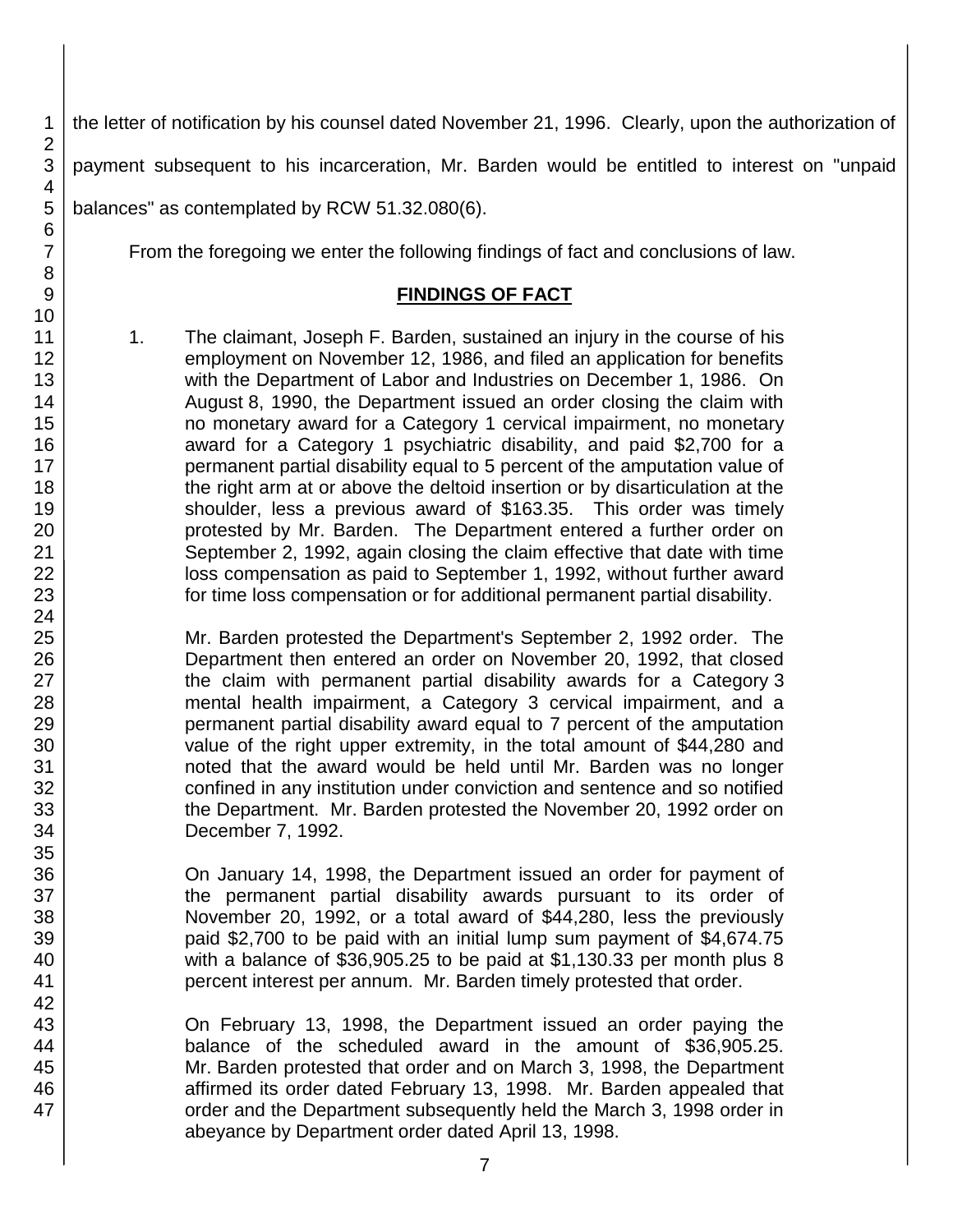On April 16, 1998, the Department issued an order affirming its orders dated January 14, 1998 and February 13, 1998. From that order Mr. Barden filed a Notice of Appeal with the Board of Industrial Insurance Appeals on April 27, 1998. The Board issued an order on June 8, 1998, granting the appeal, assigning it Docket No. 98 13526, and directing that further proceedings be held.

- 2. Joseph F. Barden sustained an industrial injury on November 12, 1986, while in the course of his employment with Lamphere Contract Services, Inc.
- 3. Joseph F. Barden was paid a total of \$2,700 permanent partial disability award under Claim No. K-342386 by the Department of Labor and Industries pursuant to its August 8, 1990 order, as documented by page one of the Department order of January 14, 1998.
- 4. As of the date of the November 20, 1992 Department order closing the claim under Claim No. K-342386, Joseph F. Barden was incarcerated in an institution under conviction and sentence.
- 5. As of January 14, 1998, Joseph F. Barden was no longer incarcerated in an institution under conviction and sentence and was entitled to a permanent partial disability award for a Category 3 permanent mental health impairment under the categories under WAC 296-20-340, for a Category 3 permanent cervical impairment under WAC 296-20-240, and for permanent partial disability award equal to 7 percent of the amputation value of the right upper extremity, all for a total of \$44,280, less prior awards.

### **CONCLUSIONS OF LAW**

- 1. The Board of Industrial Insurance Appeals has jurisdiction over the subject matter and the parties to this proceeding.
- 2. The Department of Labor and Industries, as required by RCW 51.32.040(3)(a), properly canceled benefits payable to Joseph F. Barden due to his confinement in an institution under conviction and sentence. The cancellation of benefits during incarceration does not constitute an unpaid balance within the meaning of RCW 51.32.080(6).
- 3. Joseph F. Barden was not entitled to interest on benefits cancelled during a period of incarceration within the meaning of RCW 51.32.080(6).
- 4. The November 20, 1992 order of the Department of Labor and Industries was not a final order within the meaning of RCW 51.52.060.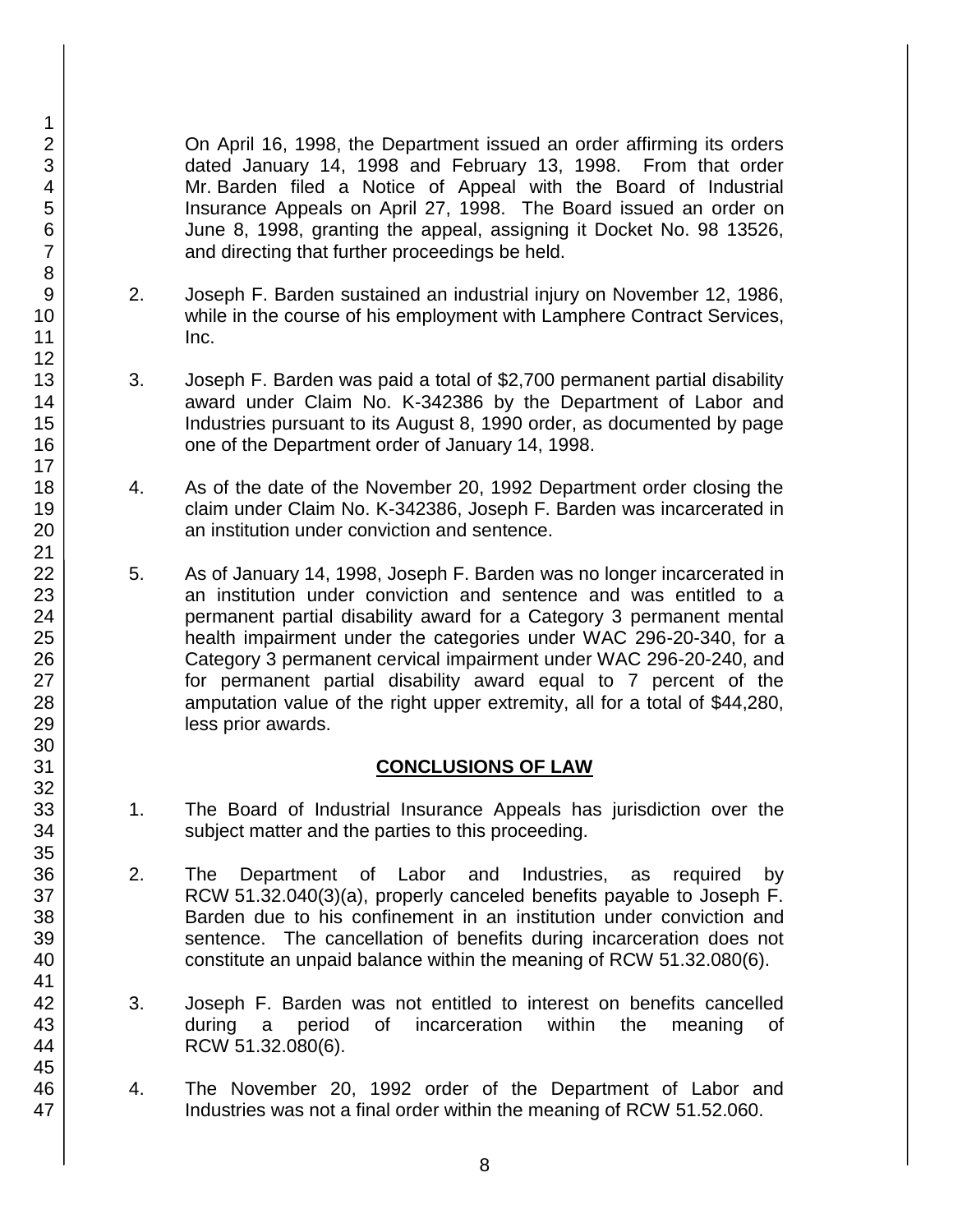| 1<br>$\overline{2}$<br>3 | 5.<br>The order of the Department of Labor and Industries dated April 16,<br>1998, that affirmed the orders of the Department dated January 14,<br>1998 and February 13, 1998, is correct and is affirmed. |                                                                                           |                                                                                                 |             |  |
|--------------------------|------------------------------------------------------------------------------------------------------------------------------------------------------------------------------------------------------------|-------------------------------------------------------------------------------------------|-------------------------------------------------------------------------------------------------|-------------|--|
| $\overline{4}$<br>5      | It is so ORDERED.                                                                                                                                                                                          |                                                                                           |                                                                                                 |             |  |
| 6<br>$\overline{7}$      | Dated this 9th day of April, 1999.                                                                                                                                                                         |                                                                                           |                                                                                                 |             |  |
| 8                        |                                                                                                                                                                                                            |                                                                                           |                                                                                                 |             |  |
| 9                        |                                                                                                                                                                                                            |                                                                                           | <b>BOARD OF INDUSTRIAL INSURANCE APPEALS</b>                                                    |             |  |
| 10<br>11                 |                                                                                                                                                                                                            |                                                                                           |                                                                                                 |             |  |
| 12                       |                                                                                                                                                                                                            |                                                                                           |                                                                                                 |             |  |
| 13                       |                                                                                                                                                                                                            |                                                                                           | $\frac{1}{s}$                                                                                   |             |  |
| 14                       |                                                                                                                                                                                                            |                                                                                           | THOMAS E. EGAN                                                                                  | Chairperson |  |
| 15<br>16                 |                                                                                                                                                                                                            |                                                                                           |                                                                                                 |             |  |
| 17                       |                                                                                                                                                                                                            |                                                                                           |                                                                                                 |             |  |
| 18                       |                                                                                                                                                                                                            |                                                                                           |                                                                                                 | Member      |  |
| 19                       |                                                                                                                                                                                                            |                                                                                           |                                                                                                 |             |  |
| 20<br>21                 |                                                                                                                                                                                                            |                                                                                           |                                                                                                 |             |  |
| 22                       |                                                                                                                                                                                                            |                                                                                           | <b>DISSENT</b>                                                                                  |             |  |
| 23                       |                                                                                                                                                                                                            |                                                                                           |                                                                                                 |             |  |
| 24                       |                                                                                                                                                                                                            | I dissent from the majority because I do not agree about the effect or the meaning of the |                                                                                                 |             |  |
| 25<br>26                 | word "canceled" as used in RCW 51.32.040(3)(a). The majority construes "canceled" as                                                                                                                       |                                                                                           |                                                                                                 |             |  |
| 27                       |                                                                                                                                                                                                            |                                                                                           |                                                                                                 |             |  |
| 28                       | completely removing the entitlement to any payments of compensation during the period of                                                                                                                   |                                                                                           |                                                                                                 |             |  |
| 29                       |                                                                                                                                                                                                            |                                                                                           |                                                                                                 |             |  |
| 30                       | incarceration. However, the statute also provides:                                                                                                                                                         |                                                                                           |                                                                                                 |             |  |
| 31<br>32                 | After discharge from the institution, payment of benefits due afterward                                                                                                                                    |                                                                                           |                                                                                                 |             |  |
| 33                       | shall be paid if the worker or beneficiary would, except for the provisions                                                                                                                                |                                                                                           |                                                                                                 |             |  |
| 34                       | of this subsection (3), otherwise be entitled to them.                                                                                                                                                     |                                                                                           |                                                                                                 |             |  |
| 35                       |                                                                                                                                                                                                            |                                                                                           |                                                                                                 |             |  |
| 36<br>37                 | Thus, the benefits are not invalidated or voided, but merely delayed as the worker remains entitled                                                                                                        |                                                                                           |                                                                                                 |             |  |
| 38                       | to payments for authorized compensation after incarceration.                                                                                                                                               |                                                                                           |                                                                                                 |             |  |
| 39                       |                                                                                                                                                                                                            |                                                                                           |                                                                                                 |             |  |
| 40                       |                                                                                                                                                                                                            |                                                                                           | In the present appeal, the Department determined that Mr. Barden was entitled to                |             |  |
| 41<br>42                 | compensation for a specified amount of permanent partial disability. His incarceration did not                                                                                                             |                                                                                           |                                                                                                 |             |  |
| 43                       |                                                                                                                                                                                                            |                                                                                           |                                                                                                 |             |  |
| 44                       | change his disability or remove his entitlement to coverage under the Industrial Insurance Act. At                                                                                                         |                                                                                           |                                                                                                 |             |  |
| 45                       |                                                                                                                                                                                                            |                                                                                           |                                                                                                 |             |  |
| 46<br>47                 | worst, all RCW 51.32.040(3)(a) does is delay the payment for those benefits that Mr. Barden was                                                                                                            |                                                                                           |                                                                                                 |             |  |
|                          |                                                                                                                                                                                                            |                                                                                           | otherwise properly entitled to. During the period of delay in the payment of these benefits the |             |  |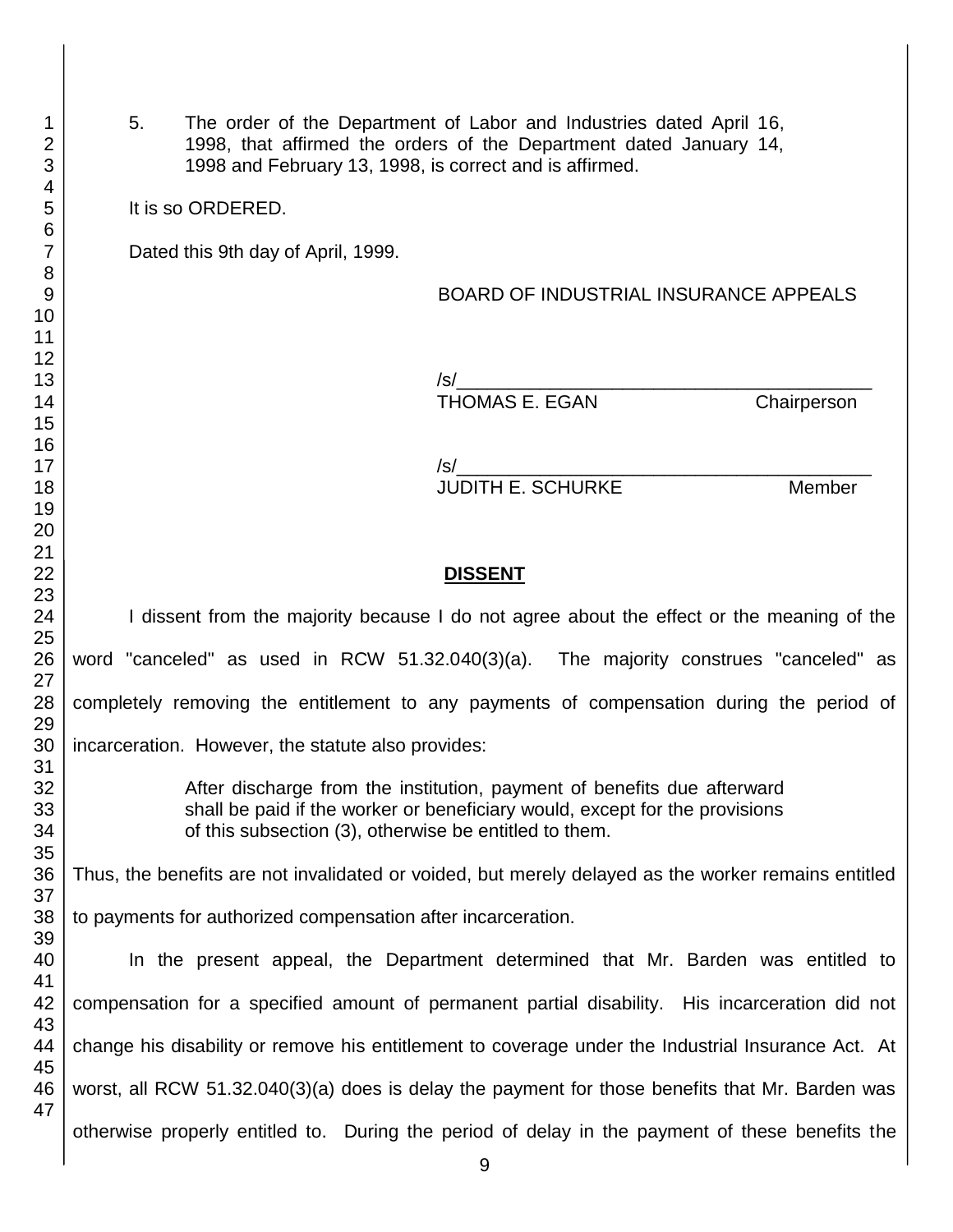Department retained the sums that would have been paid to Mr. Barden. The Department was committed by statute to pay Mr. Barden all payments of compensation upon his release from prison.

In the court of appeals decision in *Hyde v. Wellpinit School District No. 49 et al*, 32 Wn. App. 465 at 471, the court, in turn, cited Black's Law Dictionary in defining interest as "the compensation allowed . . . for the use . . . or detention of money." Assuming that the Department properly withheld Mr. Barden's permanent partial disability upon incarceration, this money was certainly an amount he was entitled to by the Department's own determination. I again remind the majority that the Industrial Insurance Act was to provide sure and certain relief for workers injured in the course of their employment and that the Act should be liberally construed for the purpose of reducing to a minimum the suffering and economic loss arising from injuries in the course of employment. RCW 51.04.010 and RCW 51.12.010. Mr. Barden was awarded the total amount of permanent partial disability of \$44,280 in November of 1992. This amount was detained from Mr. Barden and the Department had the benefit of it during this time.

The purpose of the disability award was to reduce Mr. Barden's economic suffering. The money was detained until 1998. Clearly, due to inflation and other factors, the amount paid to Mr. Barden in 1998 does not have the same value to him as it would have had, had he received it in 1992. The fact that the Department may have been authorized to detain these funds does not address the issue that the permanent partial disability, when paid in 1998, does not have the same financial effect that it would have had in 1992. The clear mandate of the Industrial Insurance Act is to construe the provisions of the Act liberally so as to reduce economic suffering. Irrespective of the reason why payment of the permanent partial disability award may have been delayed, it is clear that the Department benefited while Mr. Barden has suffered a real and an actual loss in the value of his disability award.